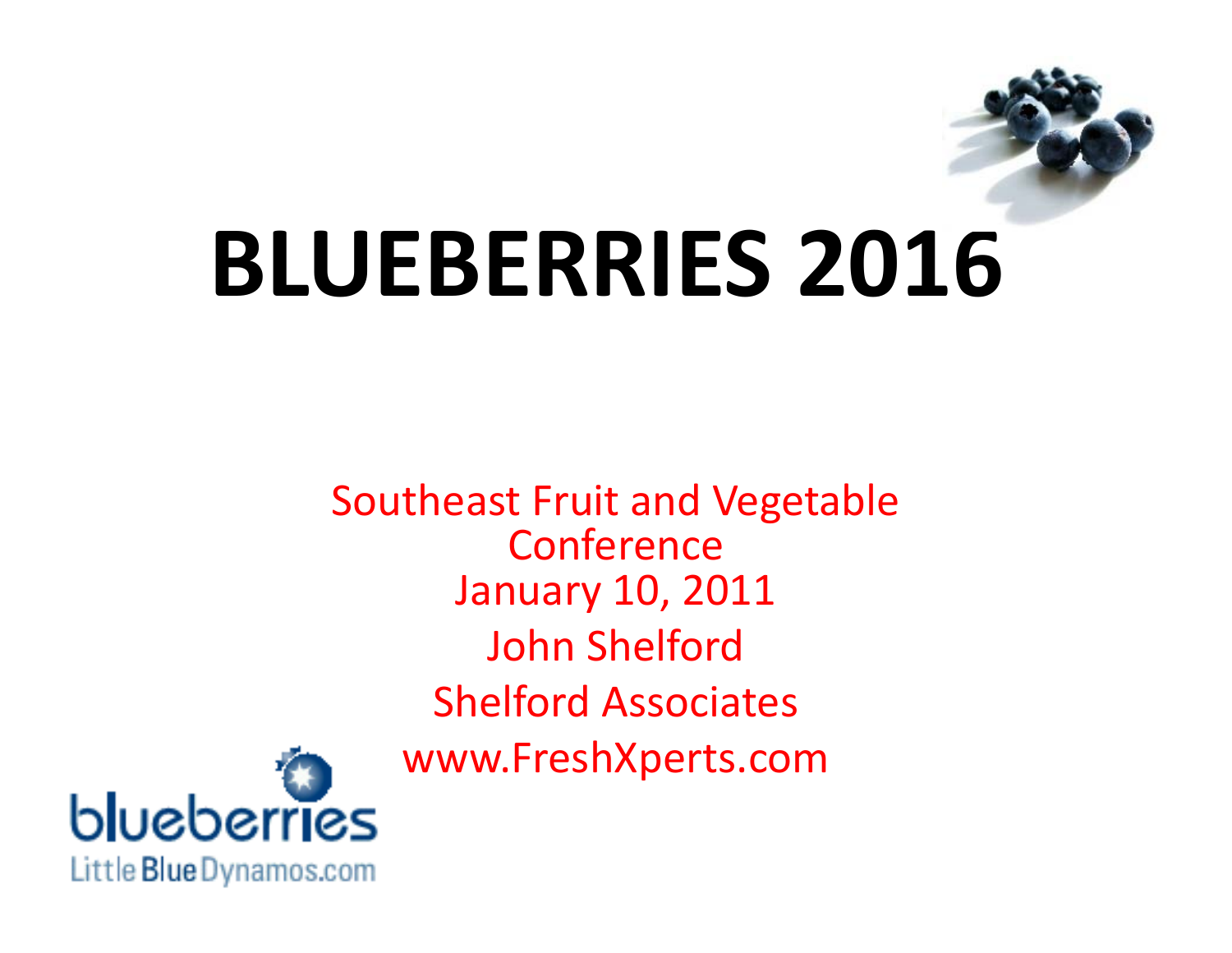

- The "Berry Explosion" heard around the world
- Blueberries the "Antioxidant Berry"
- Transition from "Niche" fruit to world class production

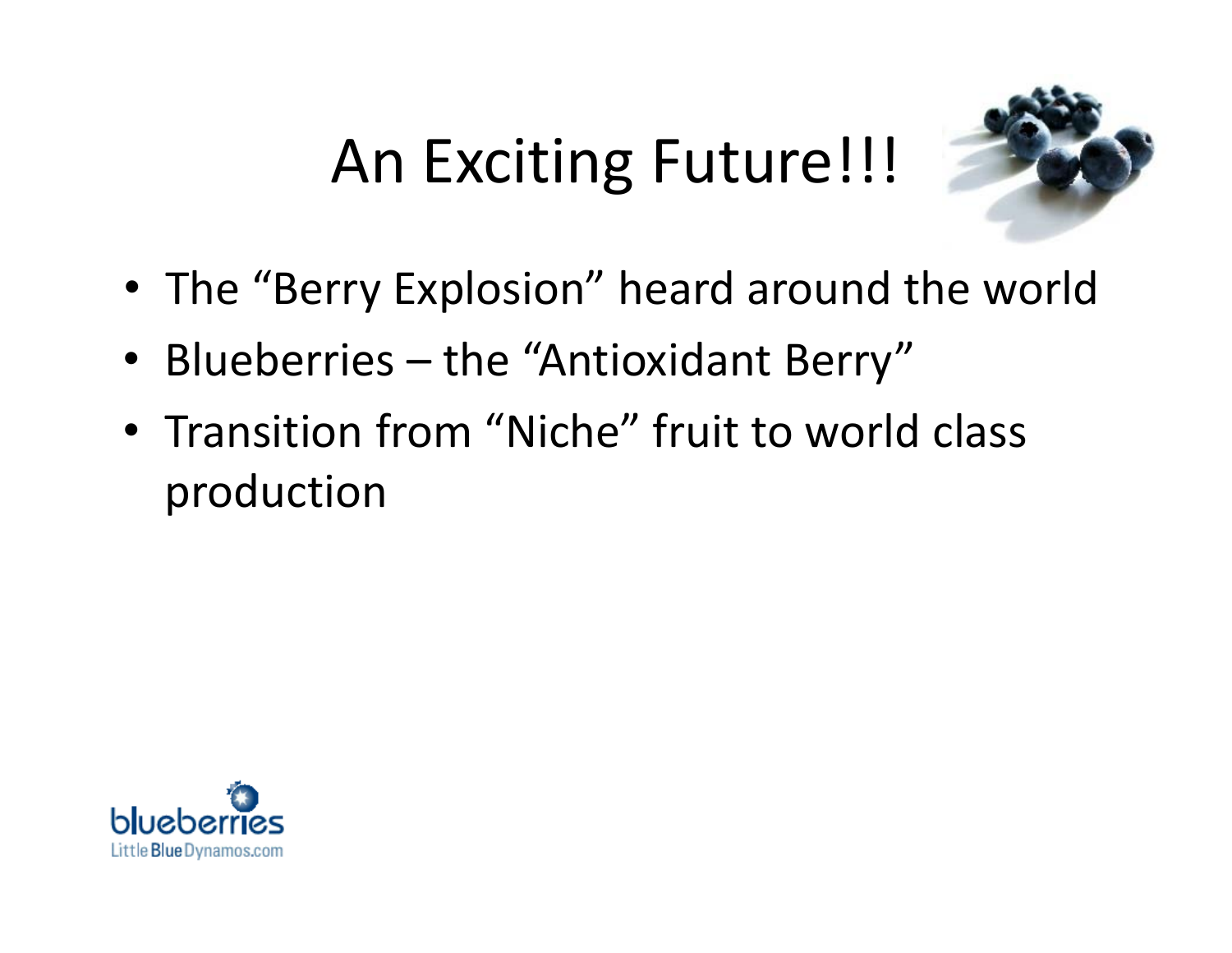



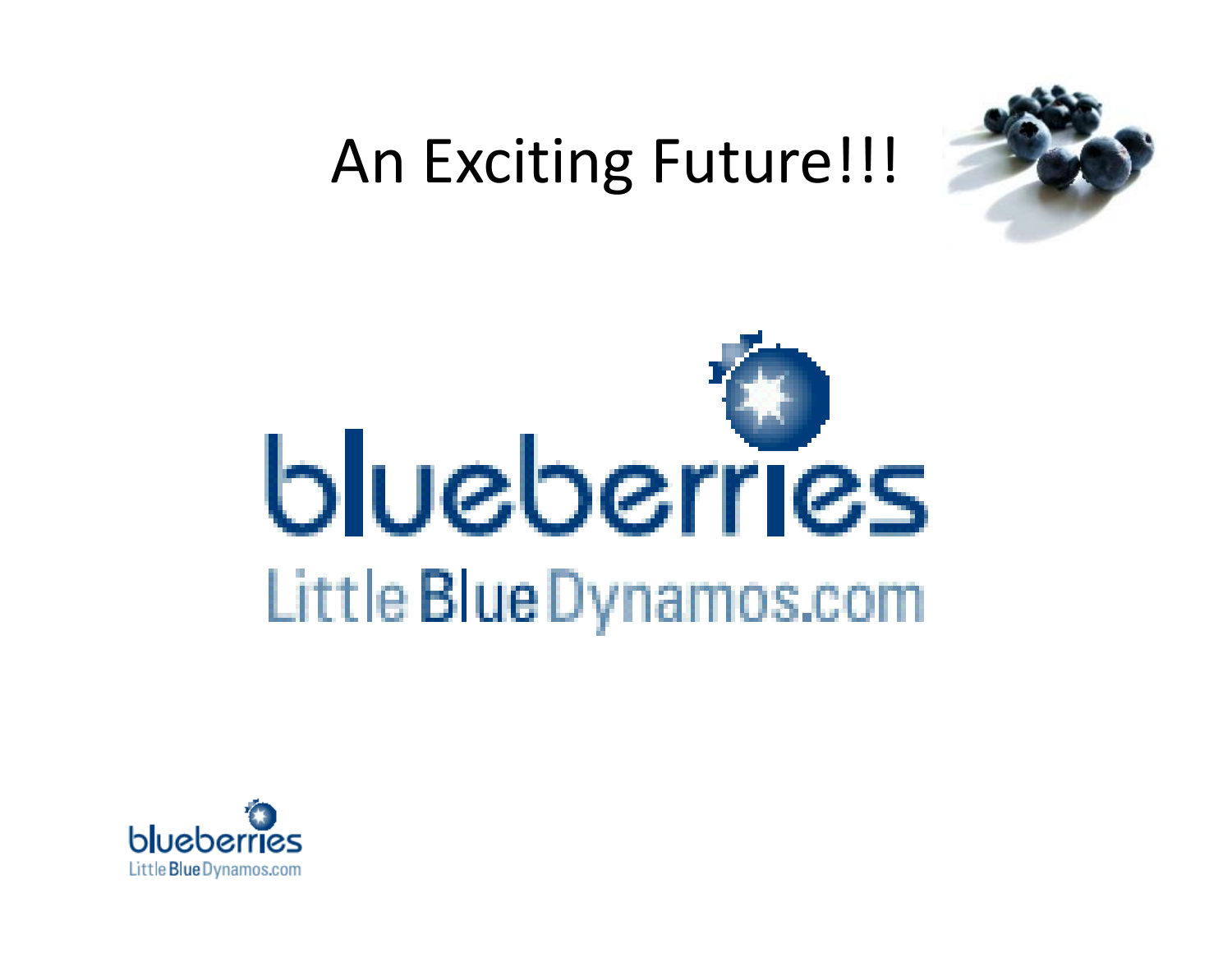

- Industry funded market development
- The Berry everyone loves!!!
- The Little Blue Dynamo!!!

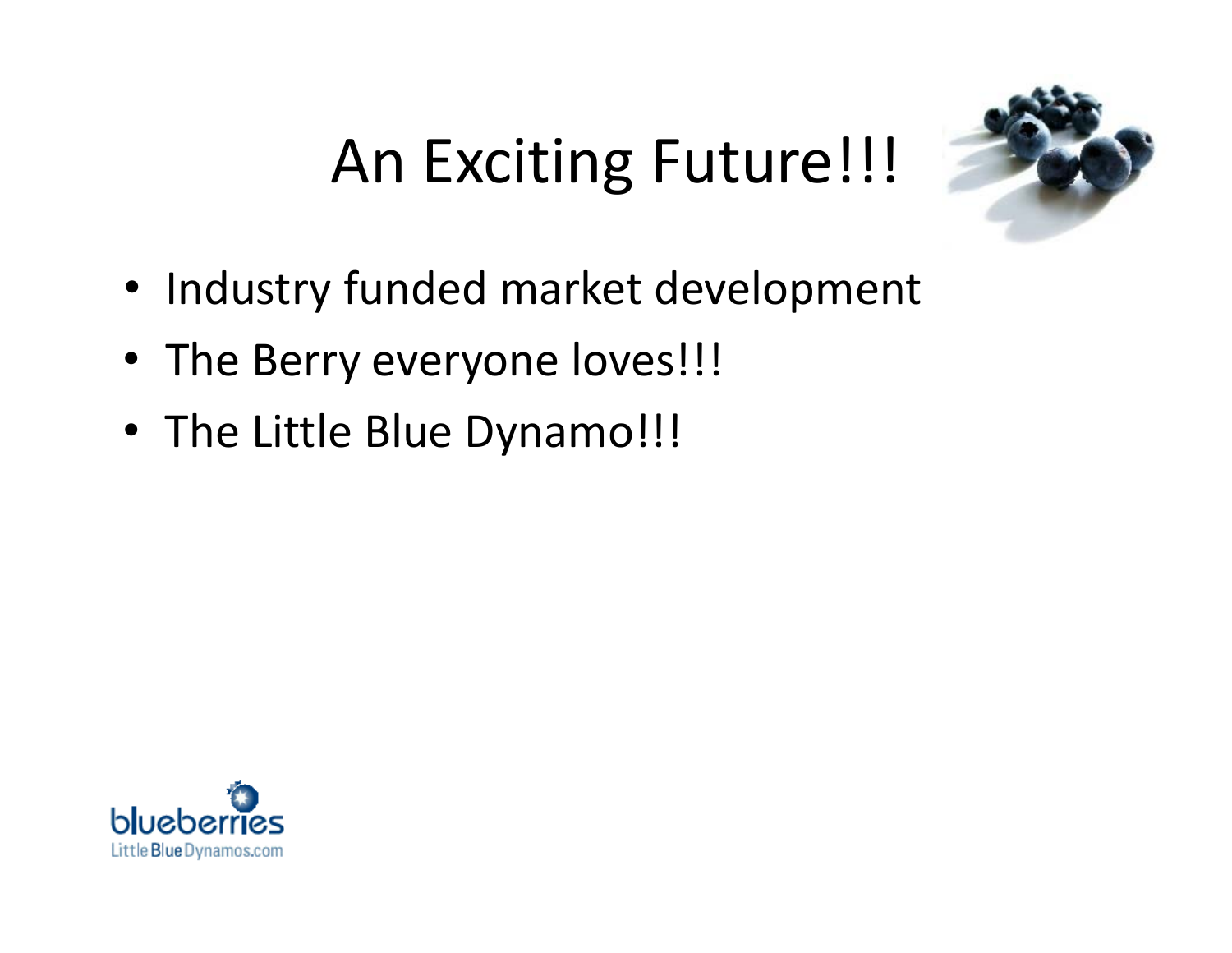#### Highbush Blueberry Growth

|                   | <b>2005 Acres</b> | <b>2008 Acres</b> | <b>Annualized</b><br><b>Growth Rate</b> |
|-------------------|-------------------|-------------------|-----------------------------------------|
| <b>West</b>       | 22600             | 35000             | 52%                                     |
| <b>Midwest</b>    | 20400             | 23400             | 5%                                      |
| <b>Northeast</b>  | 9730              | 10560             | 3%                                      |
| South             | 18165             | 25500             | 13%                                     |
| <b>Total</b>      | 71075             | 95607             | <b>12%</b>                              |
| <b>S. America</b> | 18039             | 39703             | 73%                                     |
| <b>Total</b>      | 89114             | 135310            | 17%                                     |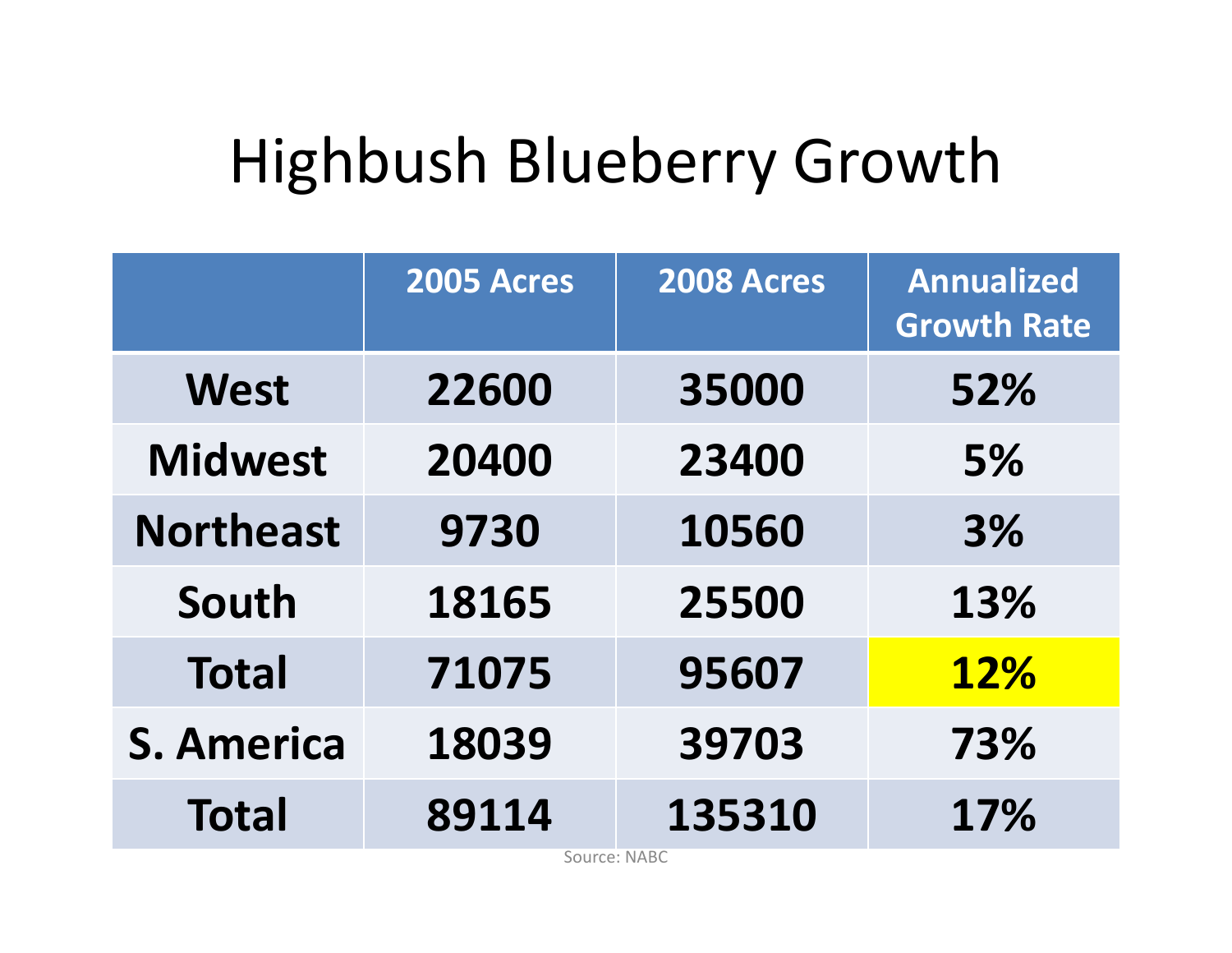

| <b>Million pounds</b>    | 2010 | $2016(F)^*$ |
|--------------------------|------|-------------|
| <b>NA Highbush</b>       | 475  | 700         |
| <b>NA Lowbush</b>        | 150  | 250         |
| <b>South America</b>     | 155  | 300         |
| Europe                   | 83   | 150         |
| Africa                   | 5    | 13          |
| Asia                     | 7    | 25          |
| Aust/NZealand            | 11   | 15          |
| Total                    | 887  | 1453        |
| <b>The Second Second</b> |      |             |



\*JShelford forecast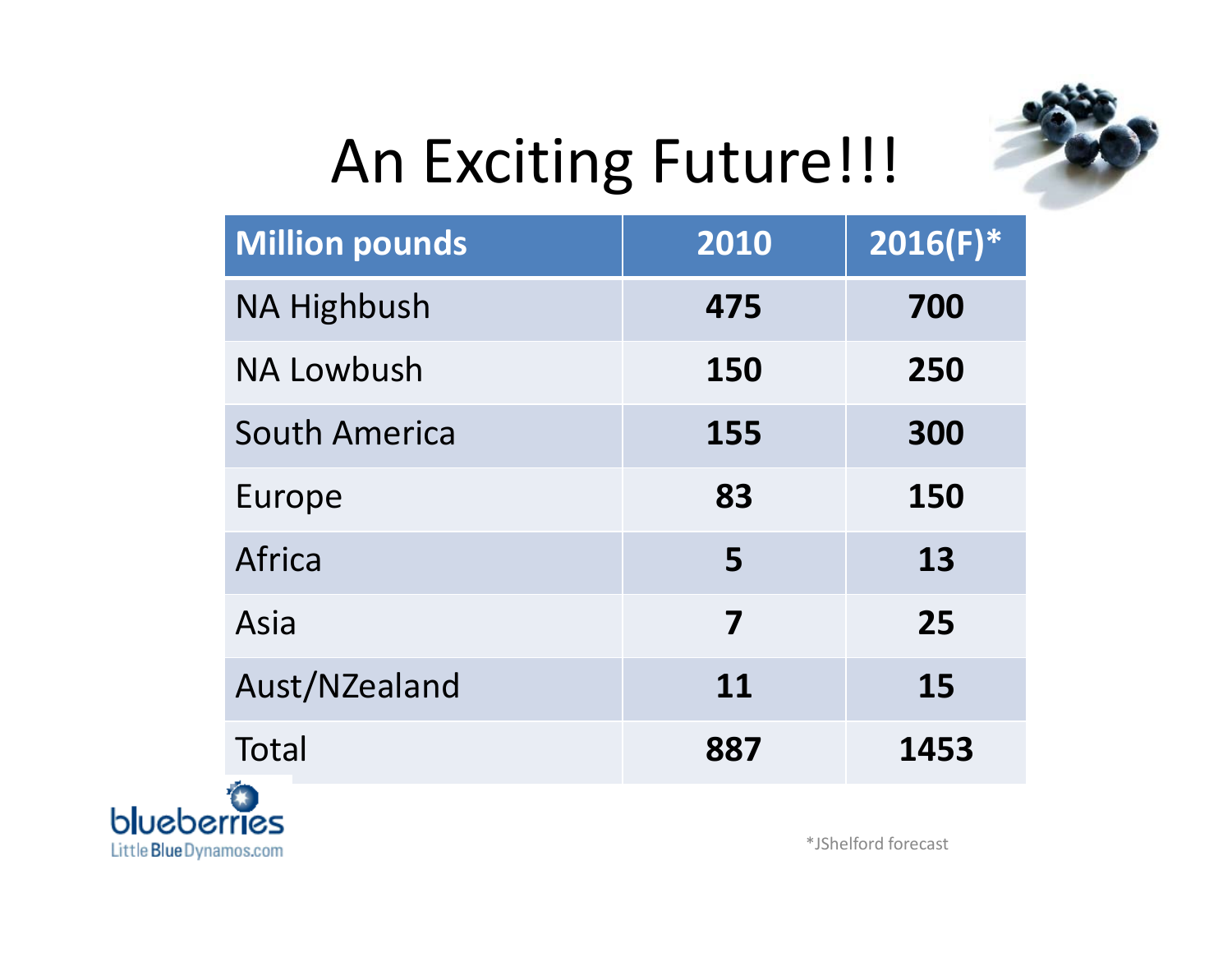

- Production
	- North America
	- South America
	- China/India
- Consumers
	- Asia will grow consumption

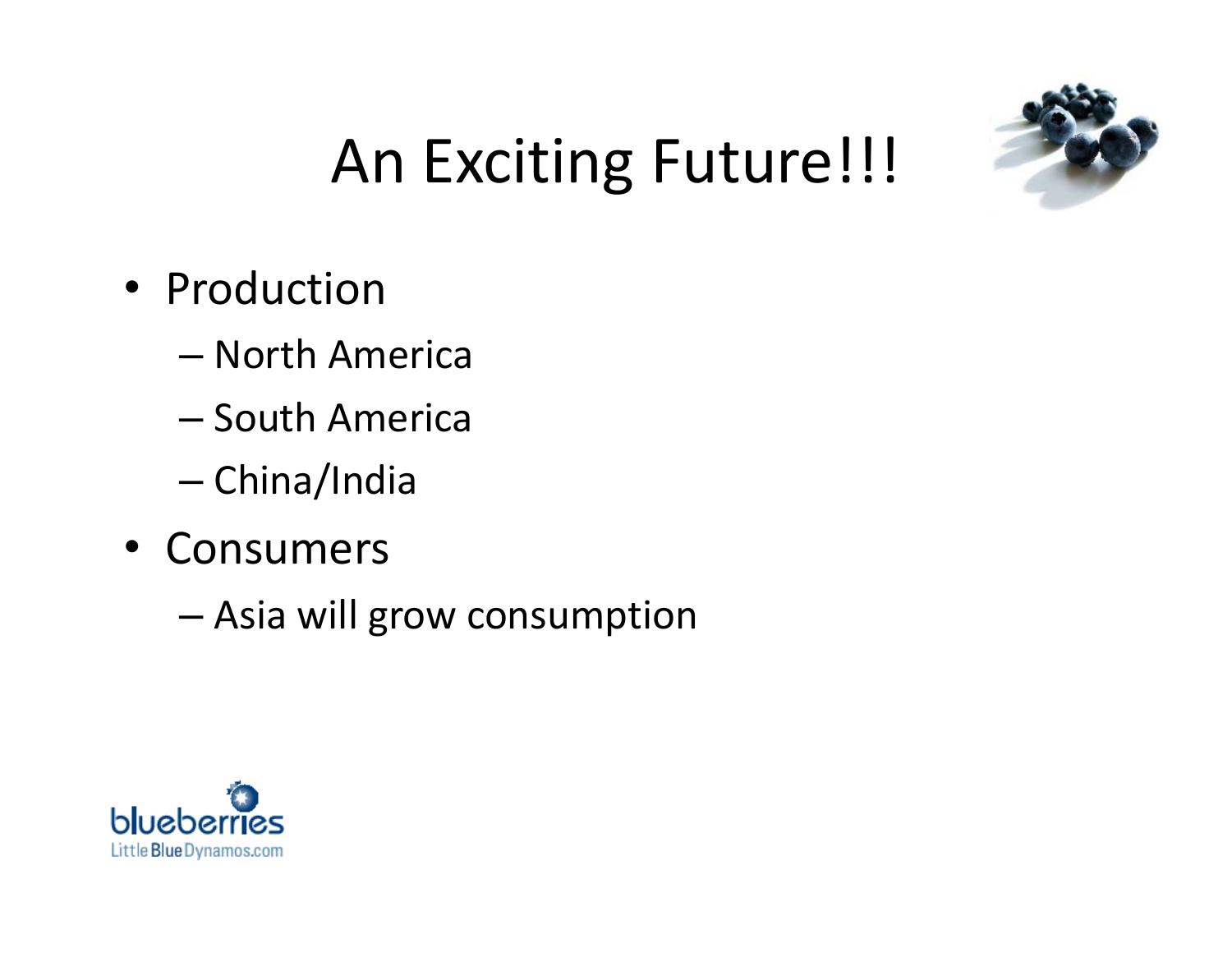

International Blueberry Organization

–<http://internationalblueberry.org/>

–Charter meeting in April 2011

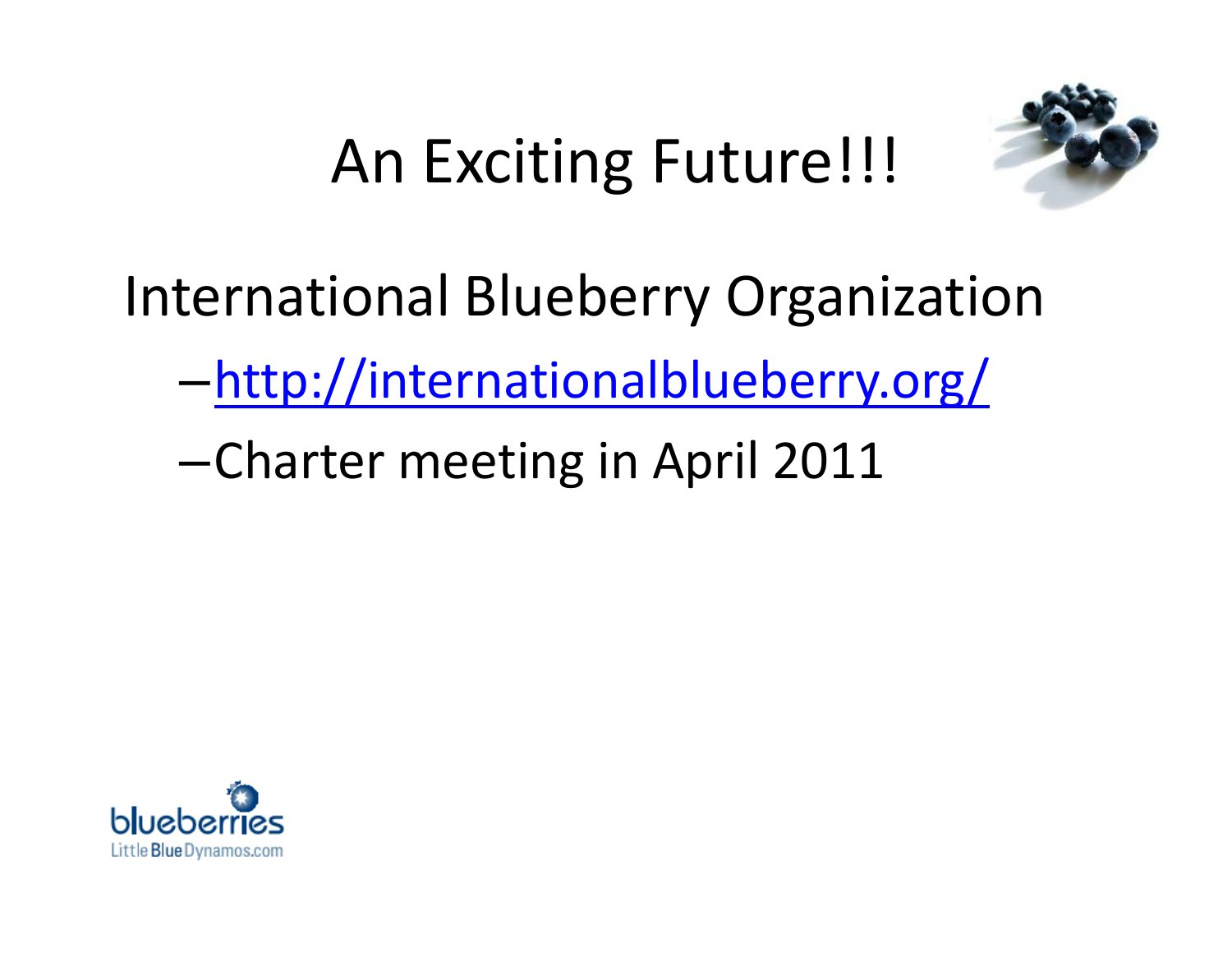

- Consumption motivators
	- Exciting, fun, and…good for me
	- Health and well being
	- Transition from animal based diets to fruit and vegetable

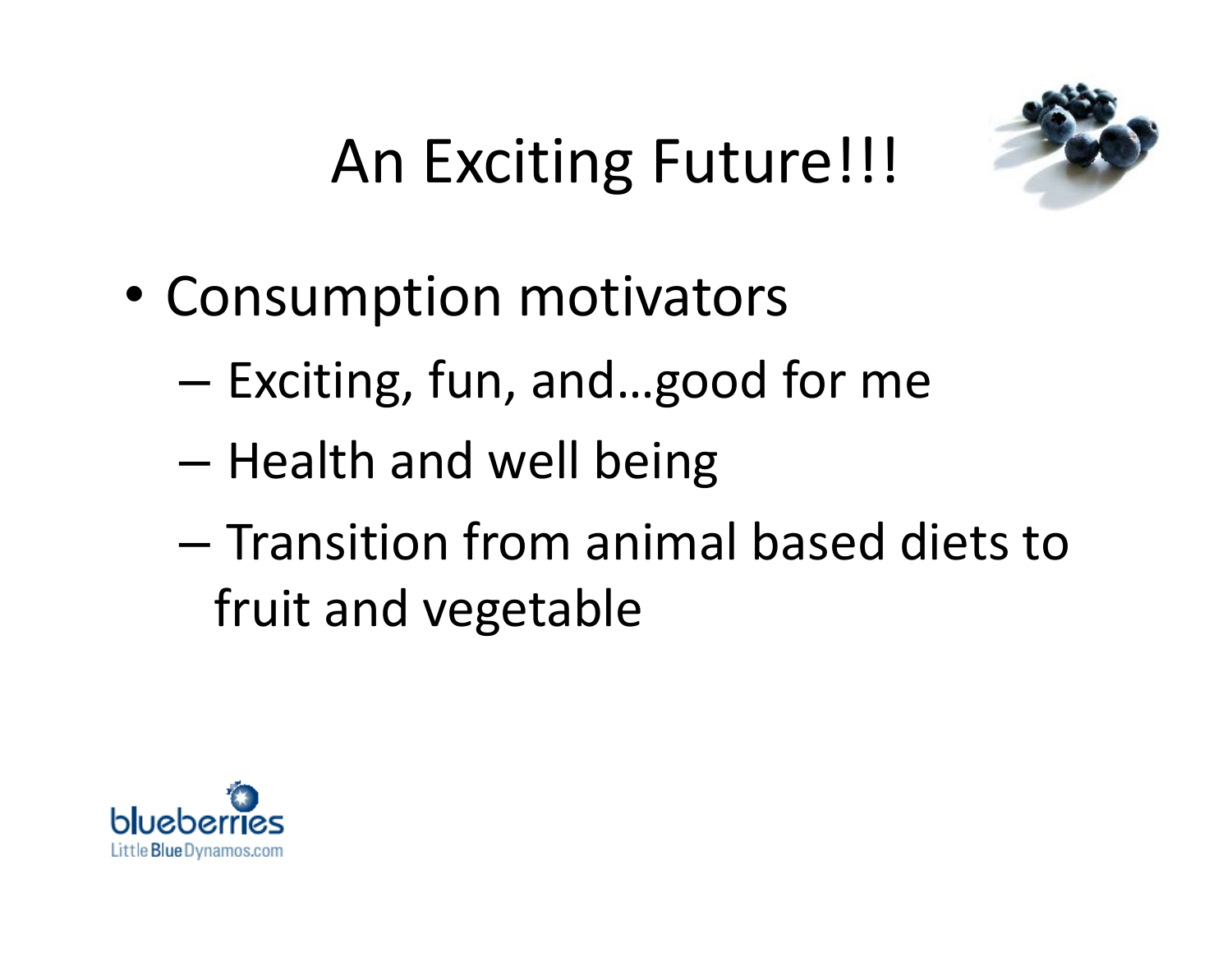

- Market Channels
	- –Fresh
		- Differentiation by variety/brand
		- Will blueberries be the new apple section?
		- Packaging innovation

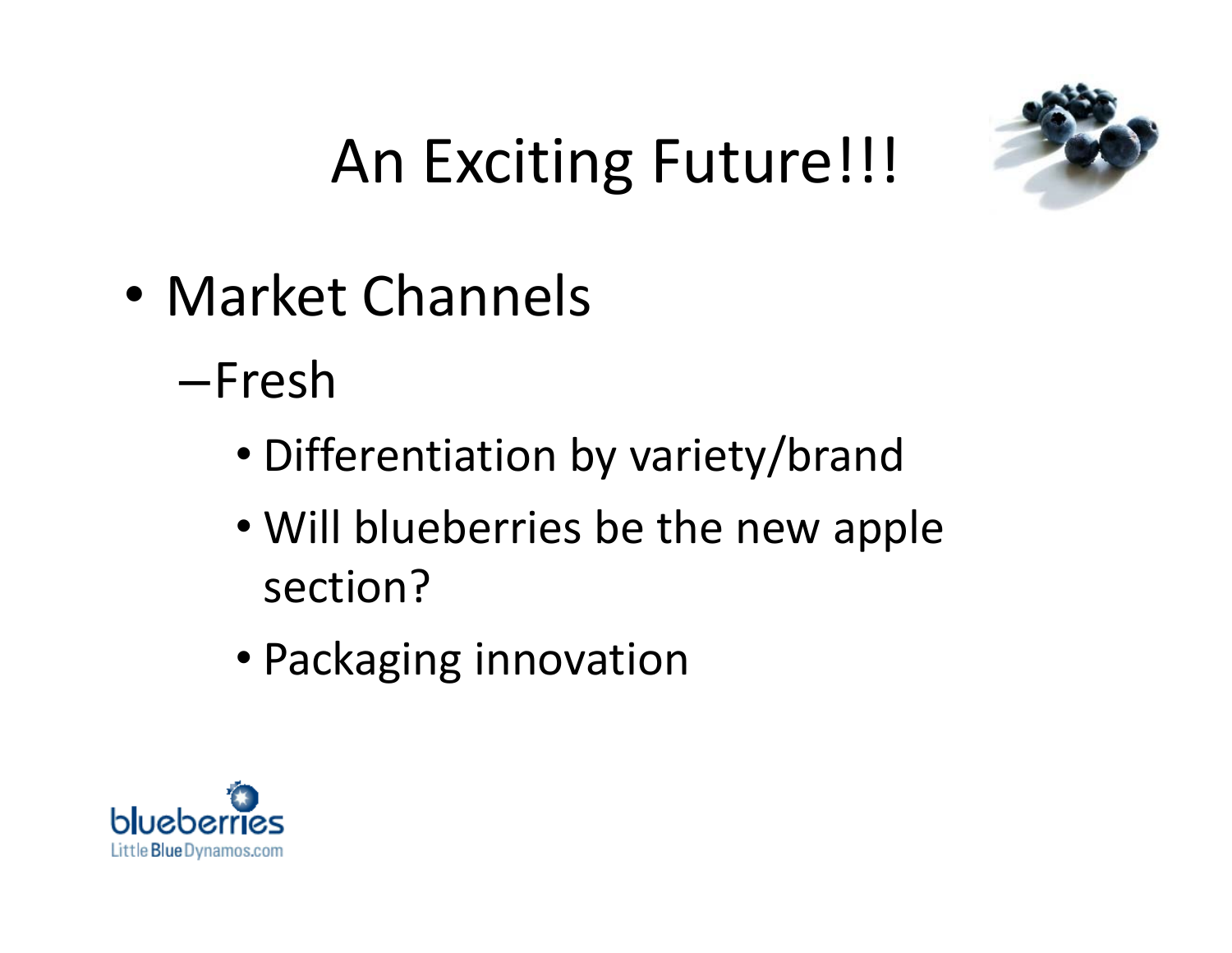

- Market Channels
	- –Frozen/Processed products
		- Stable prices
		- Long term supply agreements
			- –Stable prices
			- –Margin management

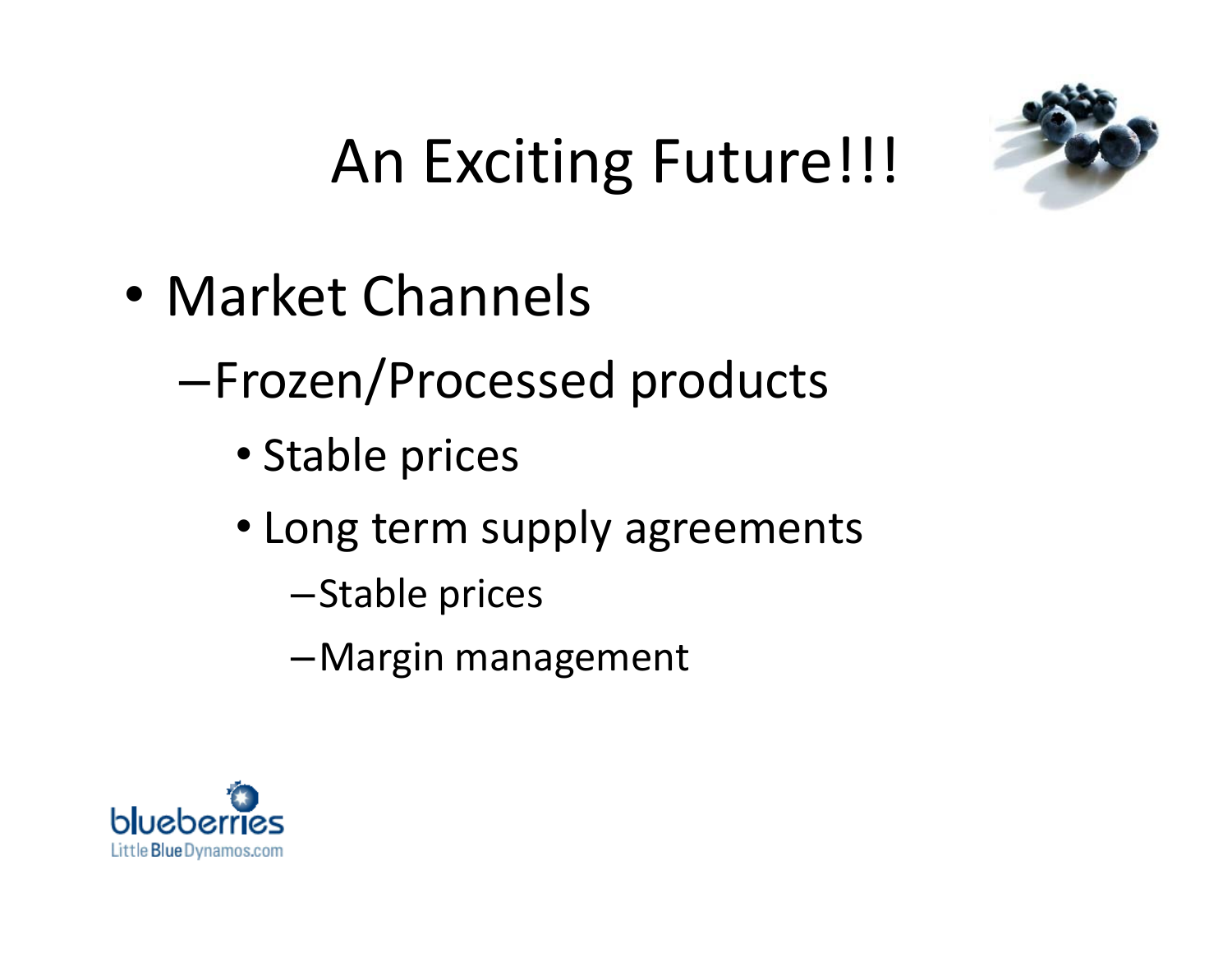

- Market Channels
	- –Functional Food
	- –Prescription for well being –Health drink

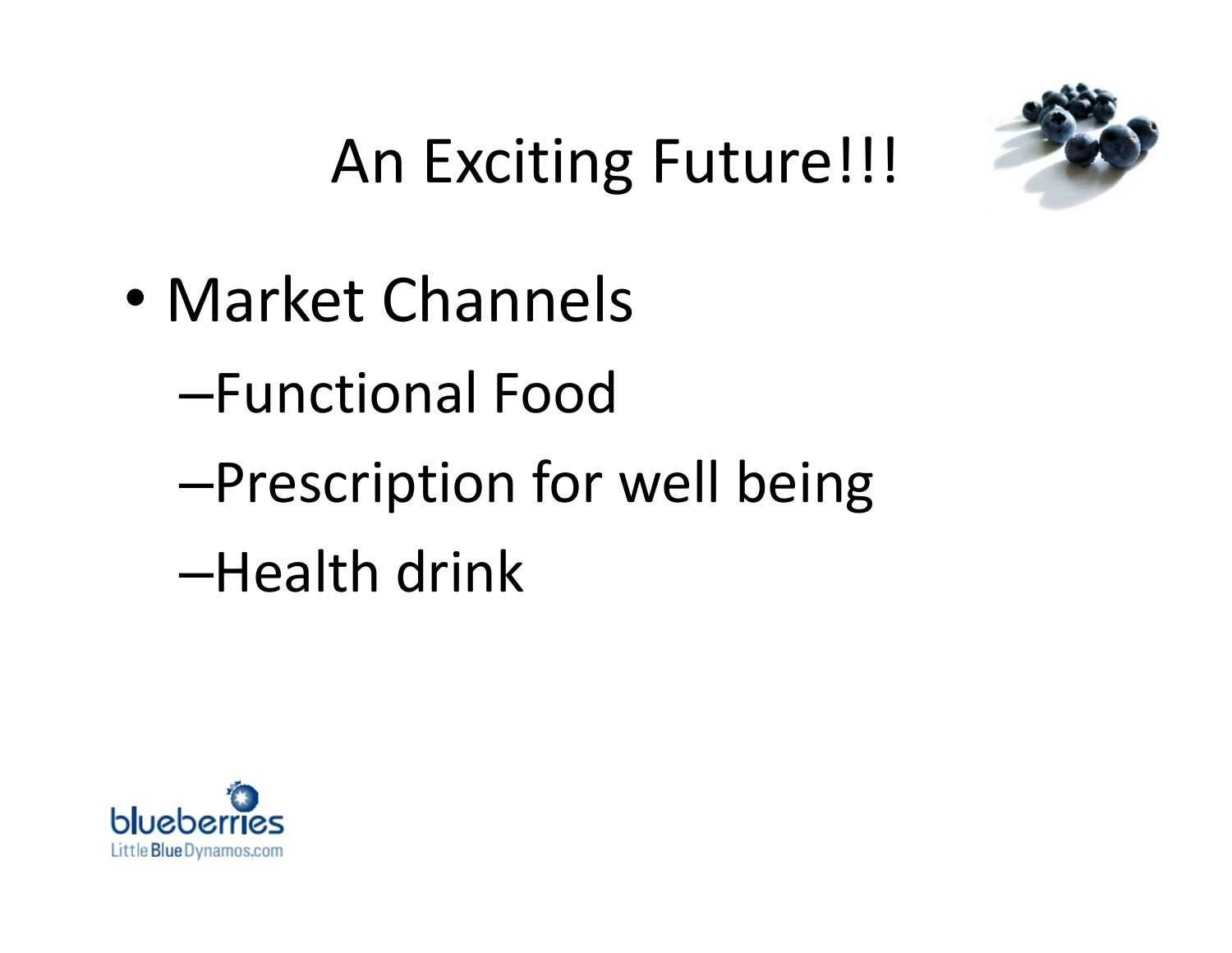

- Production
	- Safe Food requirements
	- Trace every berry to source bush
	- N.A. Labor will be scarce and expensive
	- Mexico watch

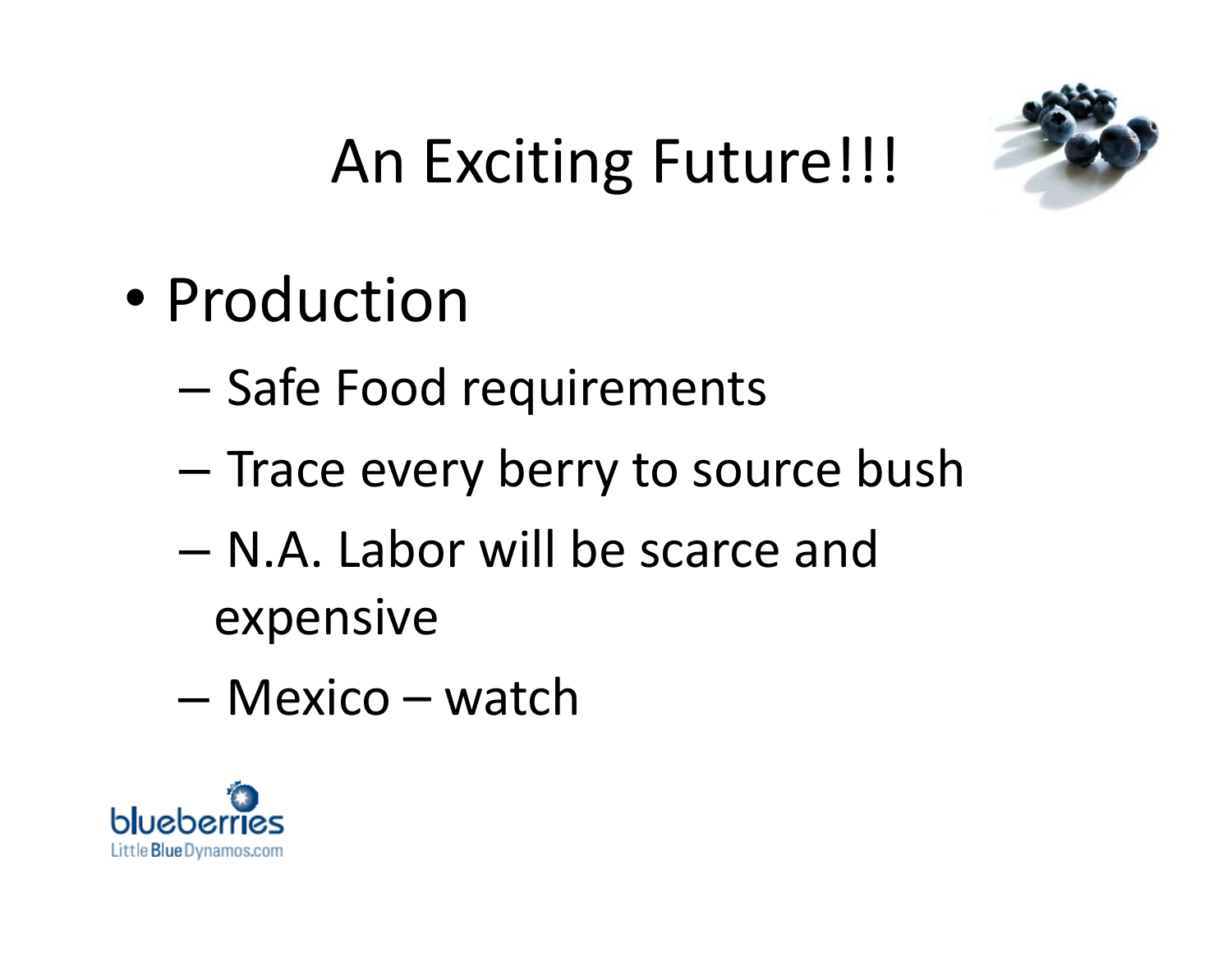

- Production
	- Old varieties replaced
	- Contracted production/planting

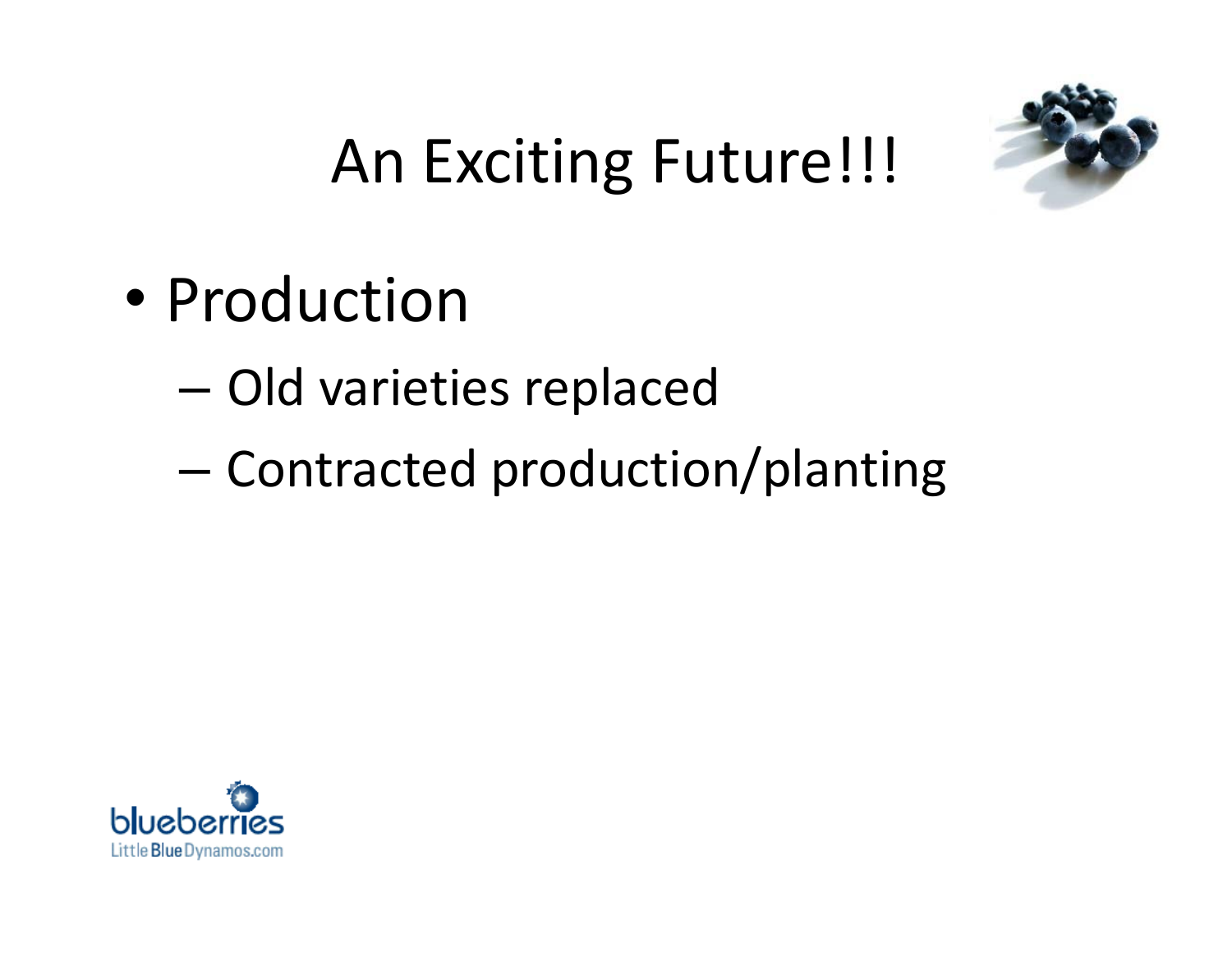

- Production
	- Machine harvest increased
	- Technology selection for designated market channel

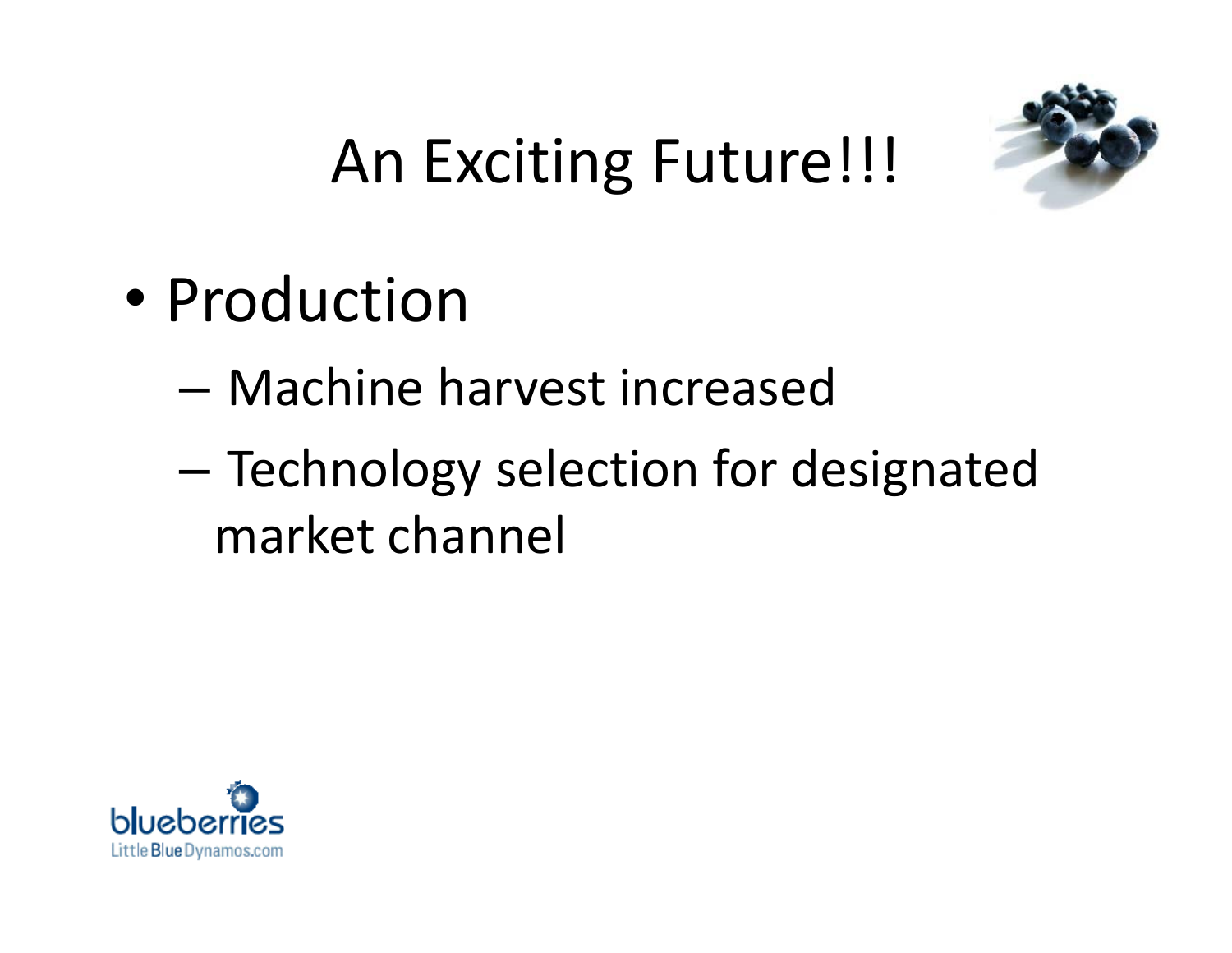

- Public Policy
	- Food safety
		- Exempt small/socially favored production
	- Greater scrutiny and oversight
		- Creates jobs

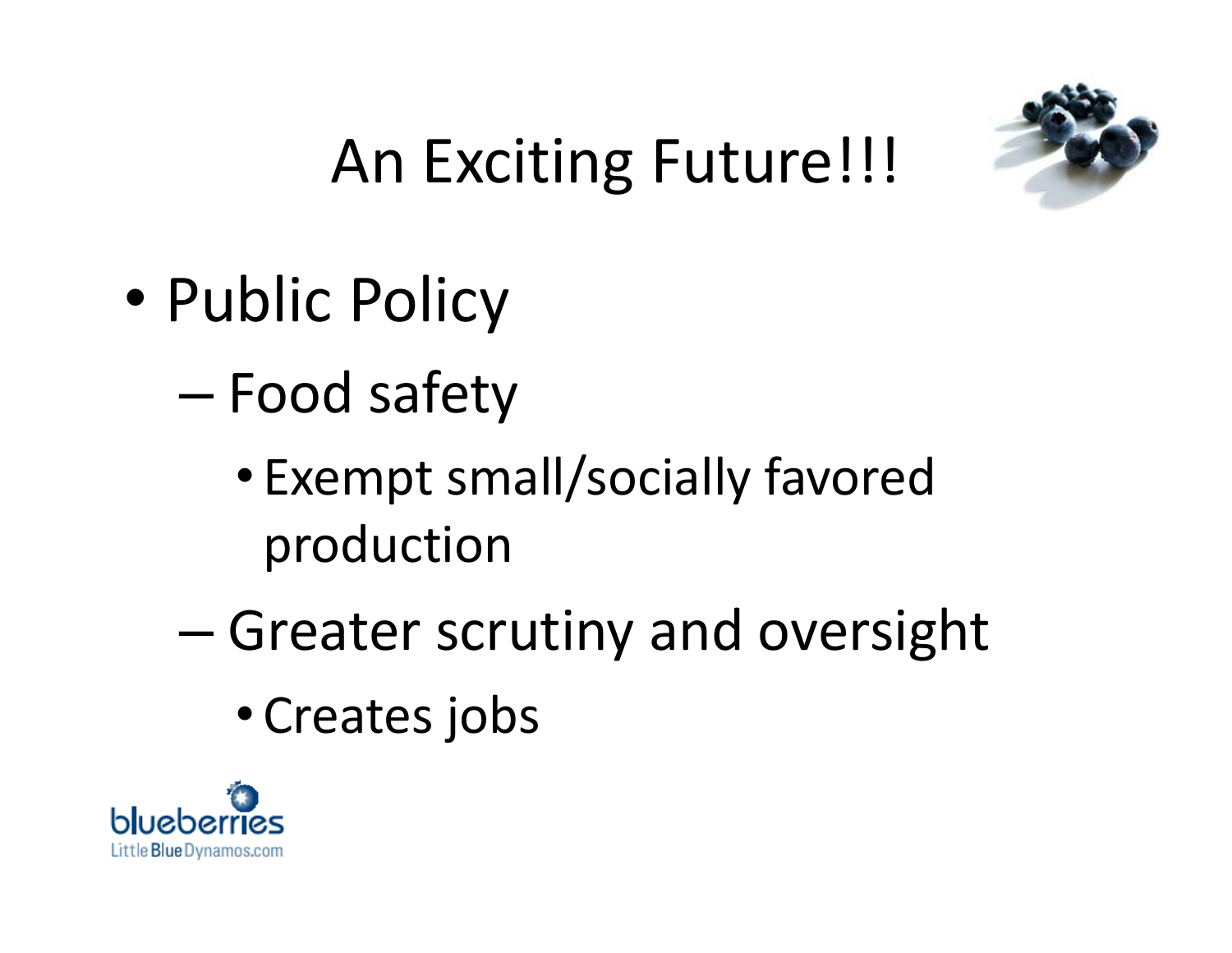

# • Blueberries 2016 • 1.5 billion pounds world wide

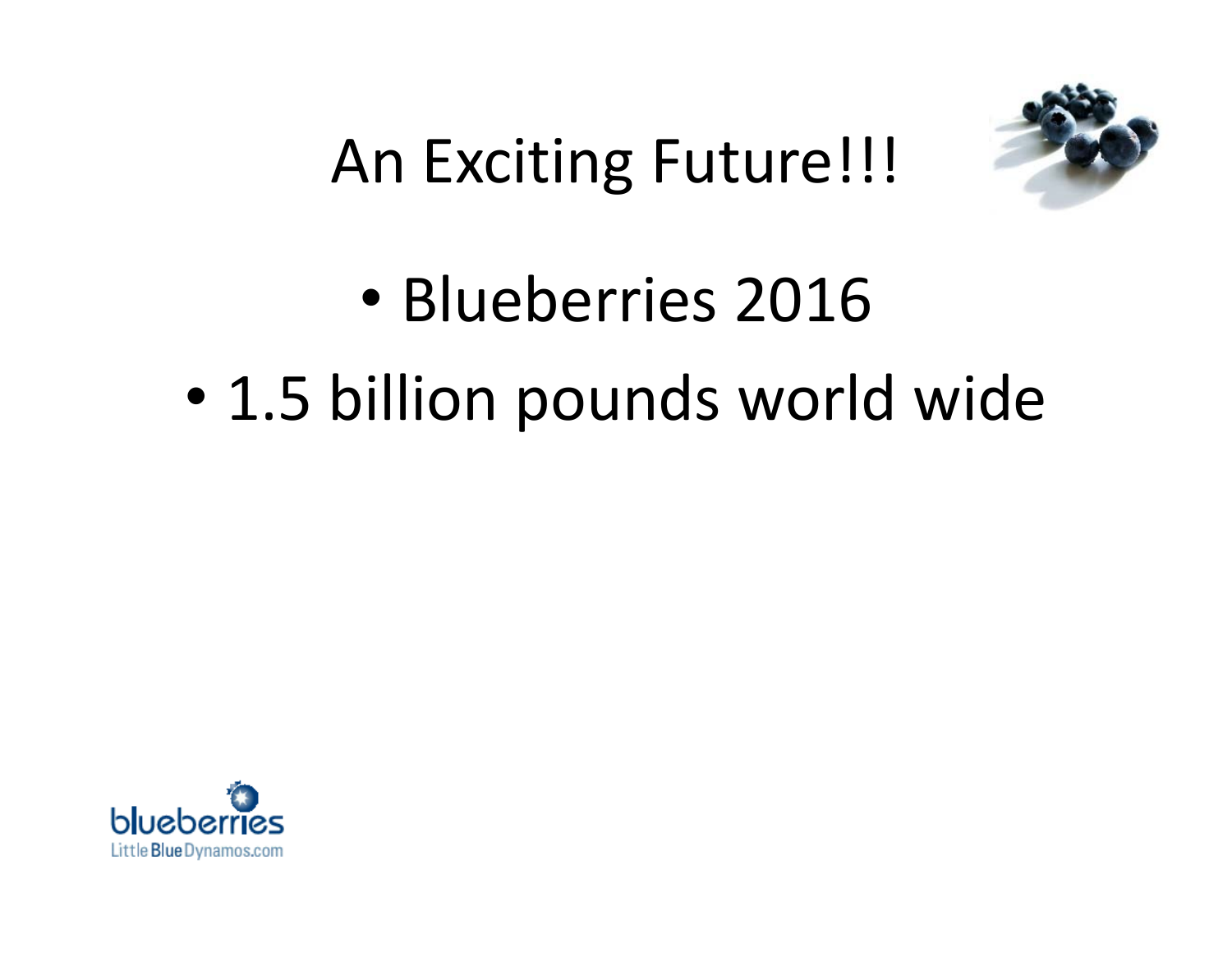

#### **Will your 2016 Blueberry Enterprise be EXCITING??**

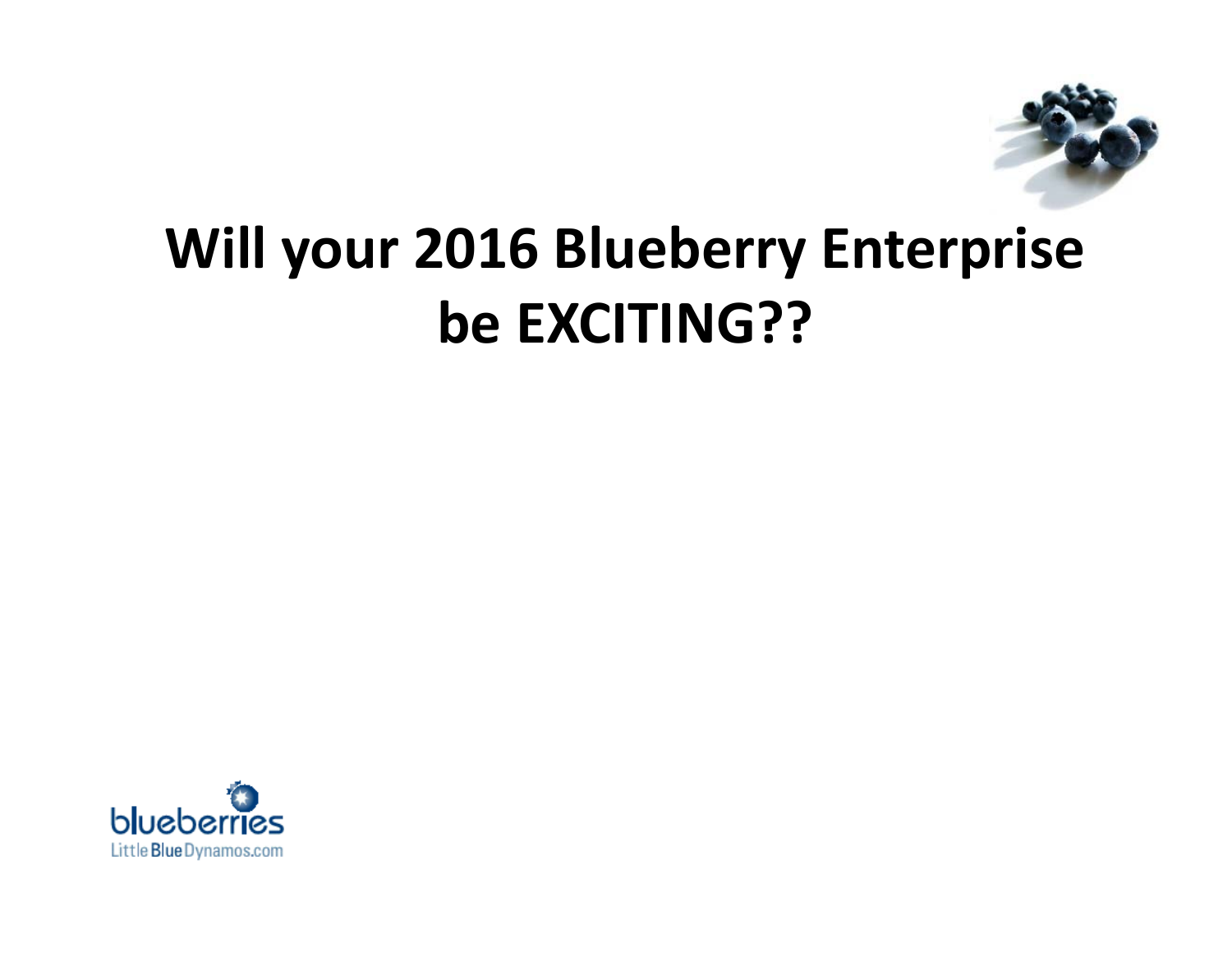

#### **John Shelford SHELFORD ASSOCIATES [JSHELFORD@COMCAST.NET](mailto:JSHELFORD@COMCAST.NET) 239Ͳ293Ͳ4848 A MEMBER OF [www.freshXperts.com](http://www.freshxperts.com/)**